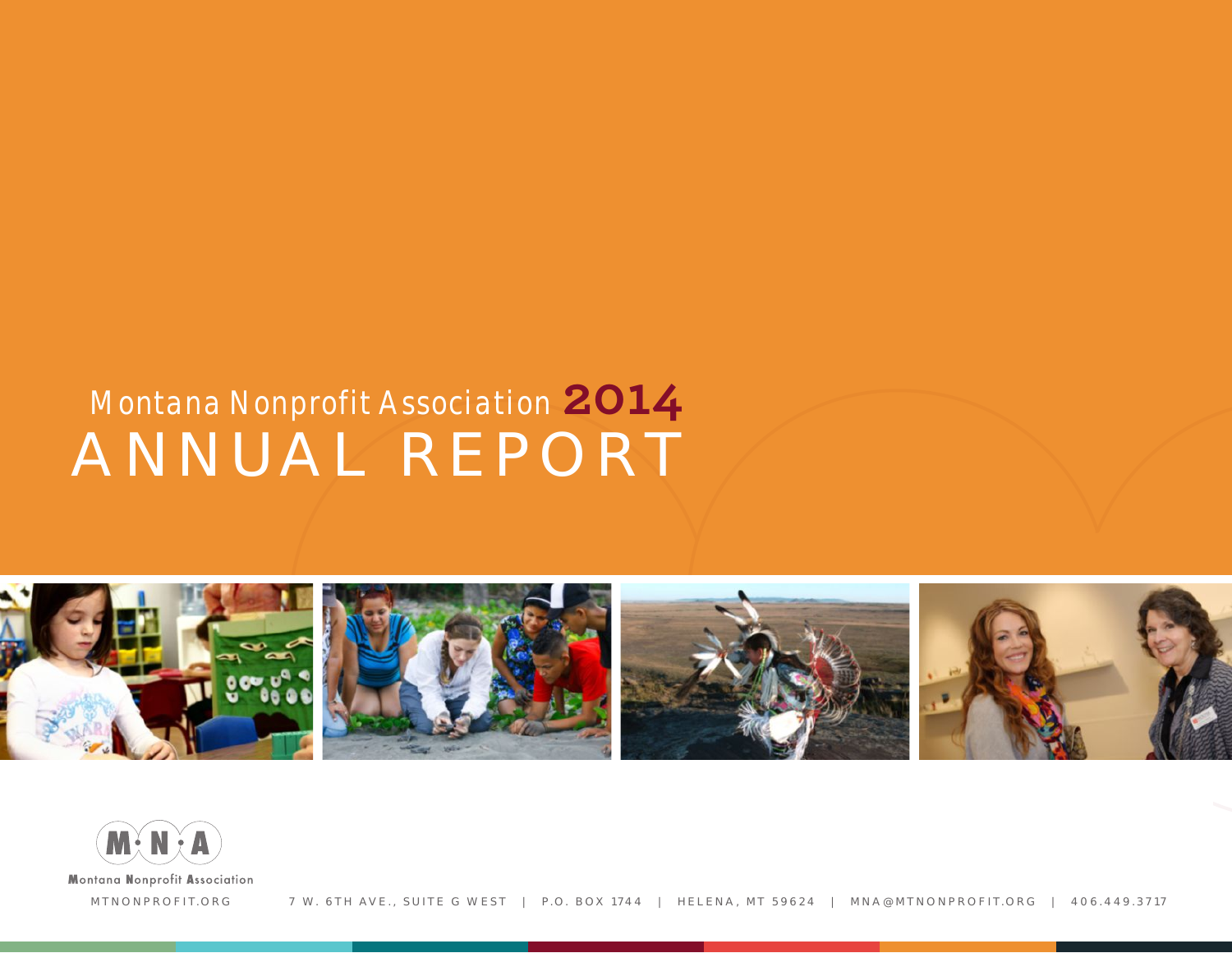

#### **MONTANA NONPROFIT ASSOCIATION'S**

annual report gives us at MNA the opportunity to reflect on the past 12 months. Inevitably, that process leads to gratitude. Thank you first and foremost to our members. All that we undertake is on behalf of your missions. Thank you to our foundation partners. We celebrate you and the work we're doing together in Montana. Thank you to our many business partners that are working to lower the bottom line for nonprofits. And thank you to partners in government: legislators, members of the administration, and staff members that recognize the relationship between government's effectiveness and a strong nonprofit sector. We at MNA are rich in blessings, and we thank each of you for being part of a large circle that is making Montana a wonderful place to live and play for all of us.

**RUSSELL A. CARGO**, Ph.D., Board Chair and **LIZ MOORE**, Executive Director

**JULIA GUSTAFSON Organizational Development Director** 406.449.3717 ext. 102

#### **JIM LAWRENCE**

**Membership & Resource Development Director** 406.449.3717 ext. 103 or 406.461.8516

**LIZ MOORE Executive Director** 406.449.3717 ext. 101

#### **MICHELLE MOORE**

**Member Services Coordinator** 406.449.3717 ext. 104

#### **MAUREEN THEISEN**

**Office & Communications Manager** 406.449.3717 ext. 100

### **STAFF BOARD MEMBERS**

**RUSS CARGO**, **Chair** CEO, Helena Industries, Helena

**MARY PETERSON Vice Chair**

Executive Director, Eagle Mount Bozeman, Bozeman

#### **C.B. PEARSON**

**Secretary** Senior Vice President, M+R Strategic Services, Missoula

#### **DAWN WRIGG**

**Treasurer** Manager, Rudd & Company, PLLC Helena

**CAROL CONDON Member at Large**  Executive Director, Glendive Medical Center Foundation Glendive

#### **KELLY BRUGGEMAN**

Executive Director, First Interstate Bank Foundation, Billings

**ANDREA DAVIS** Executive Director, Homeword, Inc., Missoula

**SUSAN DENSON GUY** Executive Director, Emerson Center for the Arts and Culture, Bozeman

**DEE INCORONATO** Director of Strategy, Intermountain, Bigfork

**AIDAN MYHRE** Principal, AM Consulting, Missoula

#### **SCOTT PANKRATZ** Executive Director, Ecology Project International, Missoula

**DEEANN RICHARDSON** Executive Director, SAFE Harbor Ronan/Polson

#### **JASON RITTAL**

Executive Director, Eastern Plains Economic, Development Corp., Miles City

#### **SHERMAN WEIMER**

Executive Director, Eastern Montana Industries, Miles City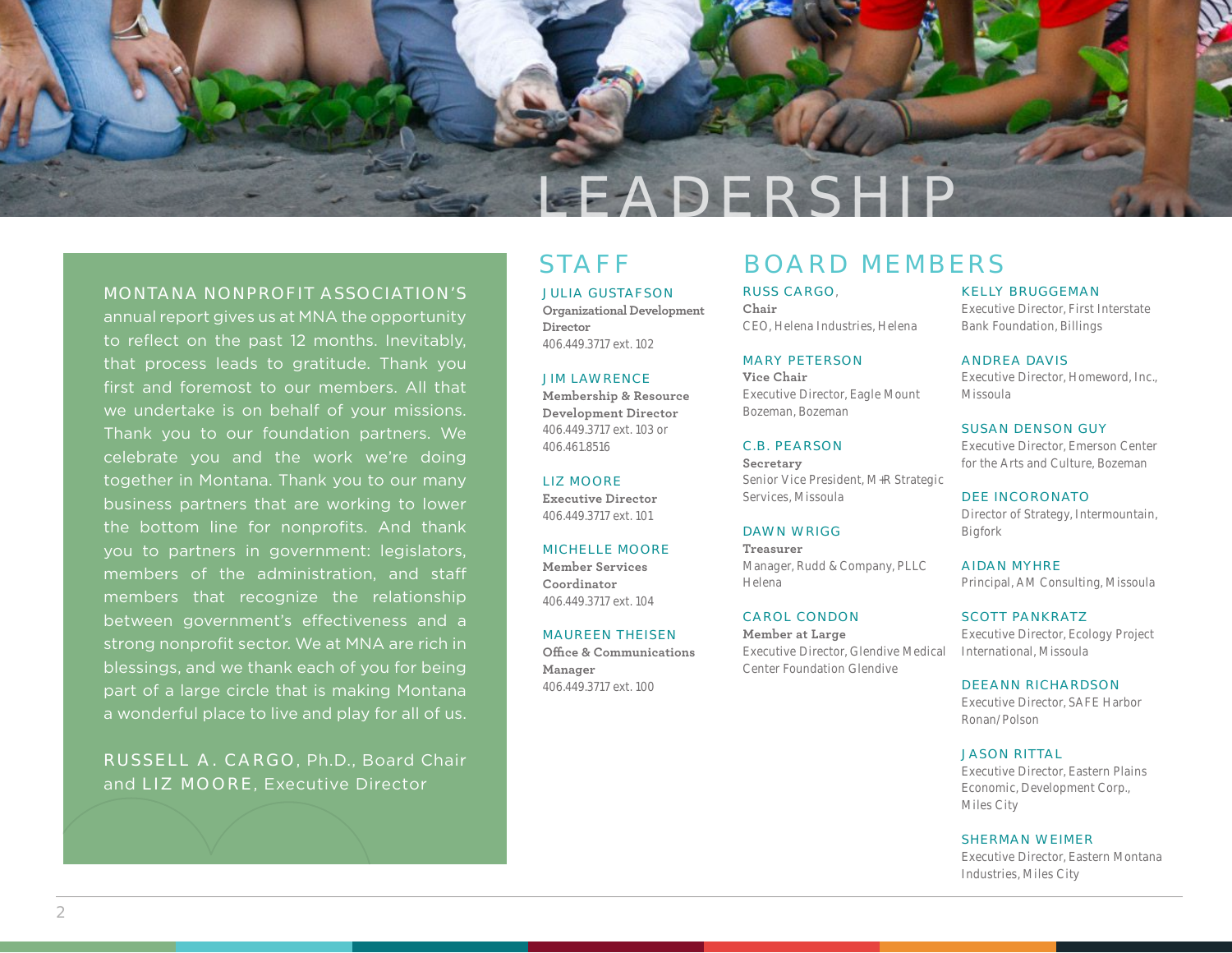### **MEMBERSHIP**

*Strengthening the cohesion, visibility, and influence of Montana's nonprofit community*



# **BILLINGS 9% HAVRE** 7% RETENTION<br> **RATE** 83%

*2%above the national average for state nonprofit associations.*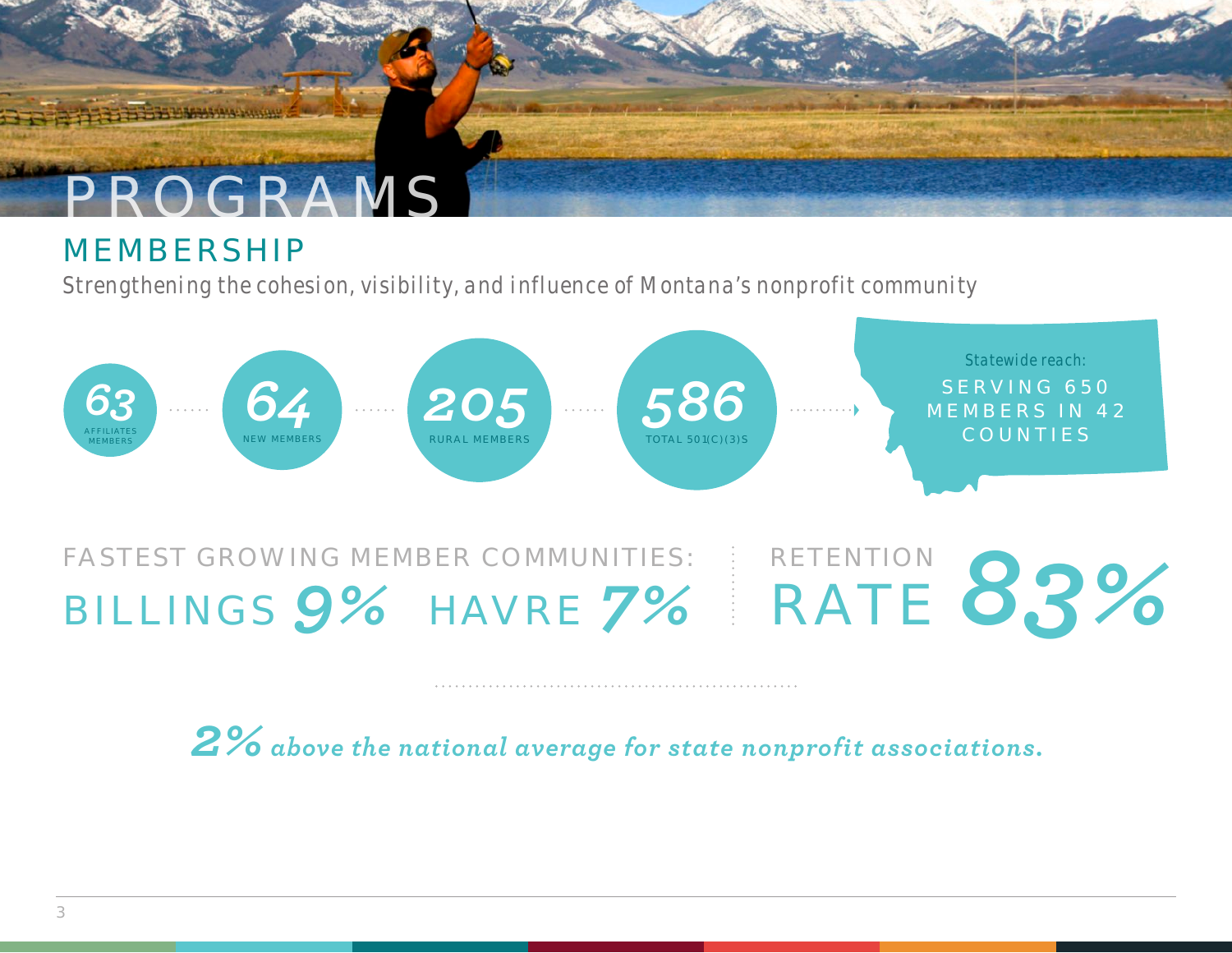### **ADVOCACY AND PUBLIC POLICY**

*Amplifying Montana's nonprofit voice*

**1669 Public Policy Work is supported by a**<br>**Public Policy Council.** 

Successfully advocated for nonprofits to be included as a Key Industry Network with Governor Bullock's *Main Street Montana* economic plan.

*A Focus on Government Contracting contributed* to the creation of a Contract Relations position within the Montana Department of Public Health and Human Services.

Joined colleagues in the Northwest in promoting the passage of *America Gives More,* an effort that narrowly failed after gaining momentum in the closing days of 2014.

In response to advocacy from MNA and several partners, the Montana Supreme Court overturned a district court ruling that would have dramatically undermined the *preservation of donor intent* and the nonprofit corporate structure in Montana.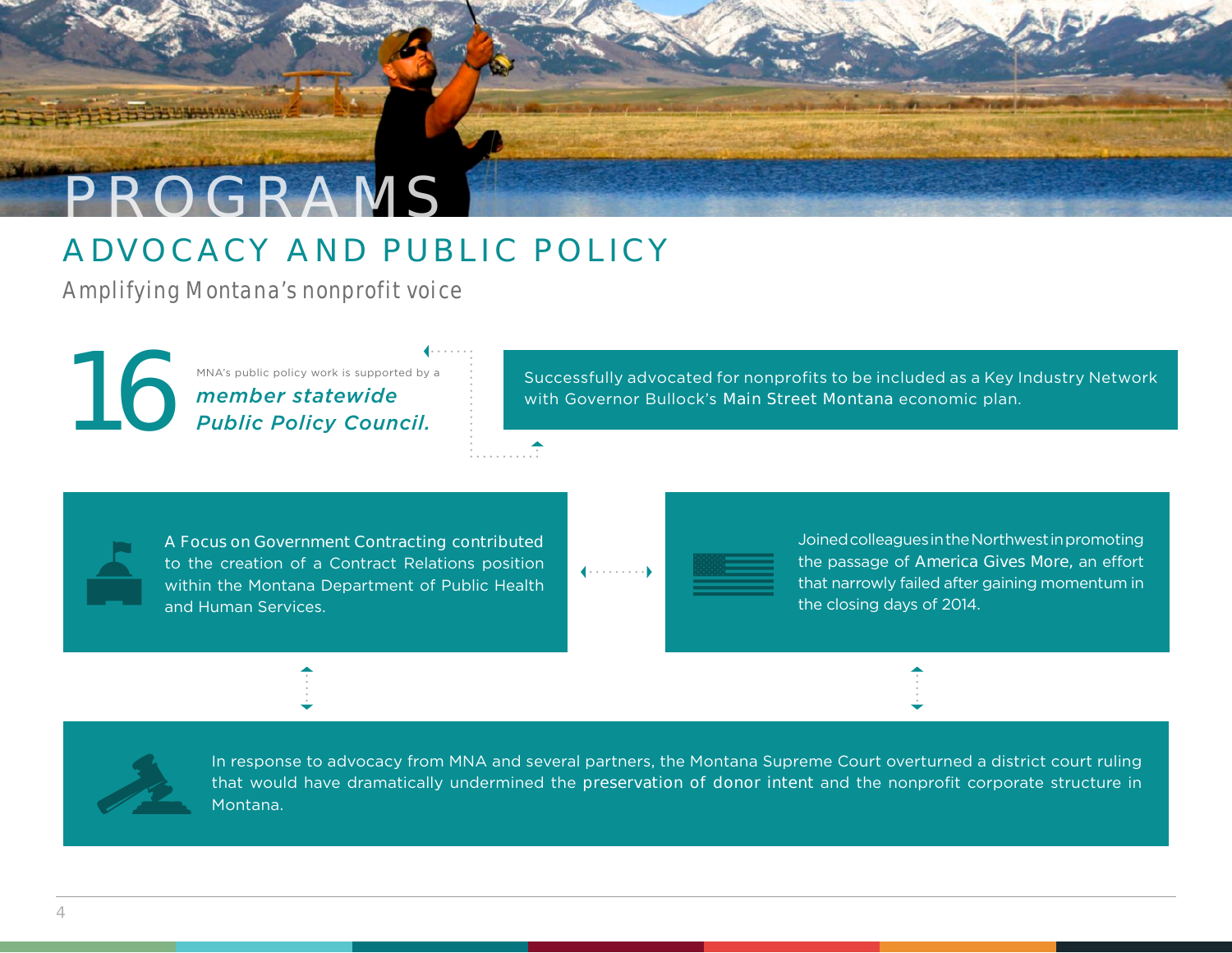## **COMMUNICATION**

*Celebrating and building awareness of the nonprofit community* 

#### *Promoted members:*

- Via website over 600 news articles
- Via twitter 982 followers
- Via Facebook 700 fans
- Via Enews 3,300 subscribers, 18.6% open rate, 6.6% click rate.

Produced *Nonprofit Economic Impact Report* championing Montana nonprofits as a \$7 billion economic driver.

Facilitated and disseminated Montana's only *Nonprofit Wage and Benefit Report*  completed by 115 participants providing data for more than 100 unique positions.

MNA joined colleagues in Alaska, Idaho, Oregon, and Washington in producing the 3rd *State of the Sector* survey report. 125 nonprofits participated.

Promoted *Giving Tuesday* and *Give Local*  giving day events.

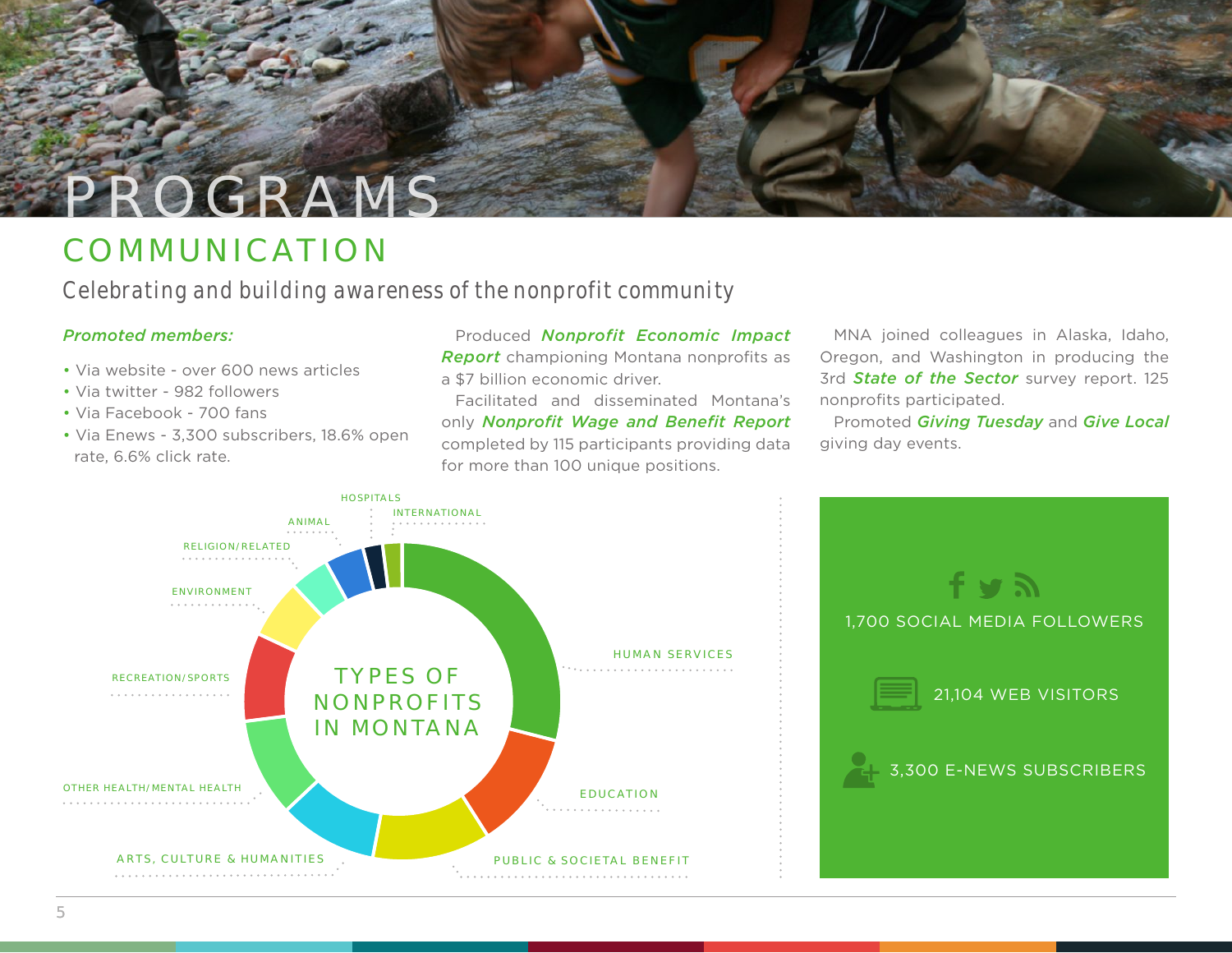## **PROFESSIONAL AND ORGANIZATIONAL DEVELOPMENT**

*Building the capacity of members*

**PROGRAMS**

*449* ORGANIZATIONS IN *80* MONTANA COMMUNITIES PARTICIPATED IN AN MNA TRAINING EVENT

139 nonprofit leaders received *1:1 technical assistance* upon request from MNA.



In 2014, *658 nonprofit leaders* participated in *22 fullday Principles and Practices for Nonprofit Excellence* workshops extending from Miles City in eastern Montana to the Flathead Valley in Northwest Montana.



MNA's five part Nonprofit Management Series was held in both *Helena* and *Billings.*



MNA partnered in the Flathead Valley to offer *Leading for Life*, MNA's leadership development cohort, to seven nonprofit executives.

Three nationally recognized nonprofit authors presented in multiple communities during *MNA's state-wide authors' tours*.

For the second year, MNA facilitated monthly convening calls for local nonprofit network leaders, including: Missoula Nonprofit Network, Missoula Executive Round Table, Nonprofit Development Partnership (Flathead), Bozeman Nonprofit Café, Red Lodge Nonprofit Café, and Glendive Nonprofit Cafe.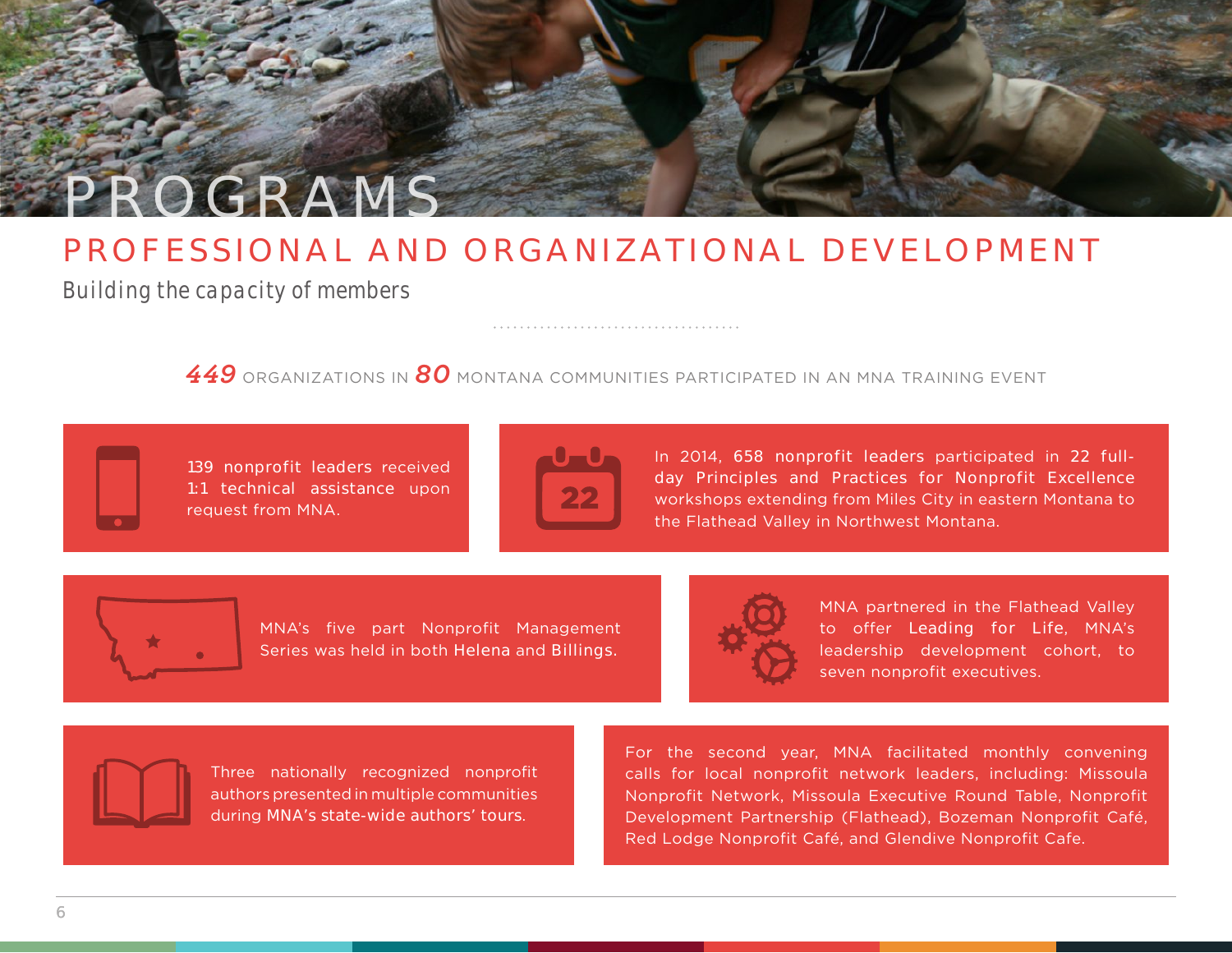## **COST-SAVINGS PRODUCTS**

*Empowering the nonprofit mission by helping the bottom line*



Launched 2 new cost-saving products: *Credit Card Processing & Printing Services*

### TOTAL SAVINGS ON THESE **FOUR PRODUCTS** *\$1,319,190*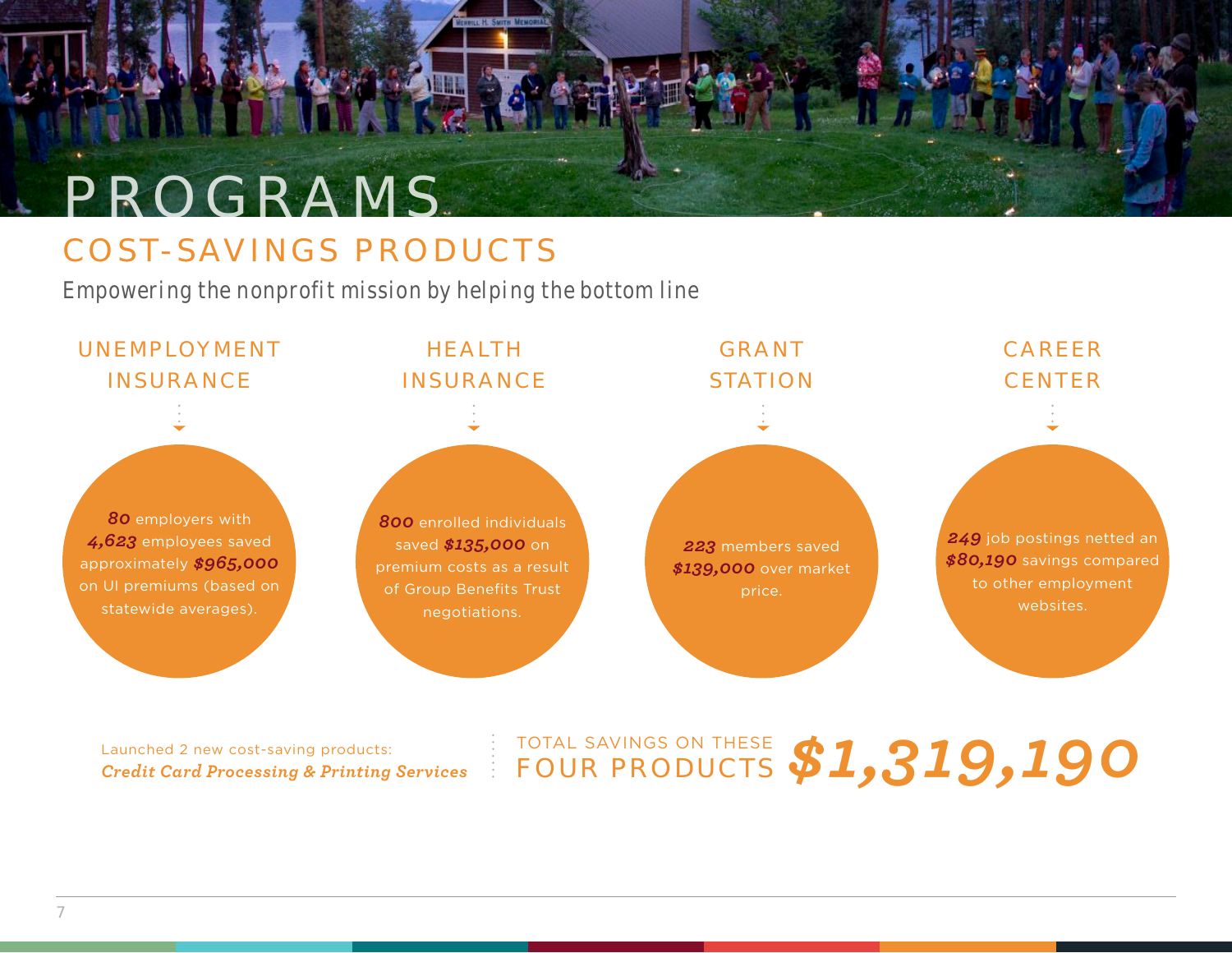

MNA's revenue in 2014 was \$540,005, 16% less than the 2013 total of \$634,416. This is due primarily to the spend down of two temporarily restricted multi-year grants that support MNA's professional and organizational development efforts. Operating expenses for 2014 were \$620,515, an 11% increase over 2013.

85% of funds were used to strengthen Montana's nonprofit sector by advancing our collective voice, increasing nonprofit

management and leadership capacity, generating accurate research and information about the sector, giving nonprofits access to a suite of cost-saving products, strengthening and supporting local nonprofit networks, and promoting a culture of philanthropy in Montana. 15% of expenditures were for administration and fundraising activities.

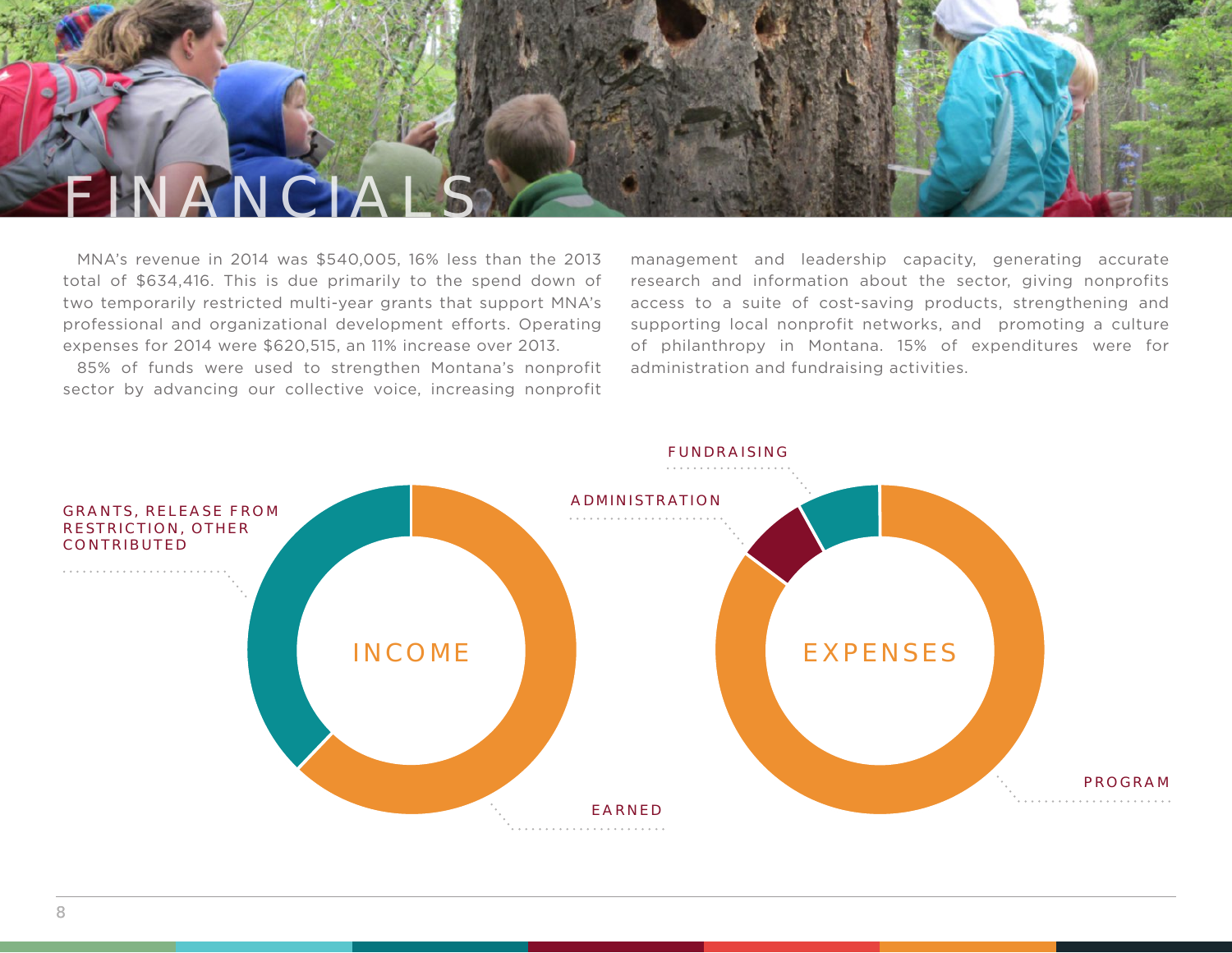

### ASSETS

#### **CURRENT ASSETS**

| Cash and cash equivalents  | \$71.842  |
|----------------------------|-----------|
| Accounts receivable        | \$25,705  |
| Grants receivable, current | \$124,772 |
| Prepaid expenses           | \$6.650   |
| Total current assets       | \$228.969 |

#### **PROPERTY AND EQUIPMENT**

| Computers and equipment                    | \$41.779   |
|--------------------------------------------|------------|
| Website                                    | \$11,006   |
| Accumulated depreciation and amoritization | \$(39.138) |
| Total property and equipment               | \$13.647   |

#### **OTHER ASSETS**

| Investments                     | \$606     |
|---------------------------------|-----------|
| Refundable unemployment reserve | \$2.886   |
| Grants receivable, long term    | \$99.850  |
| Total other assets              | \$103.342 |
|                                 |           |
| <b>TOTAL ASSETS</b>             | \$345.958 |

|                                       | Unrestricted | Temporarily<br><b>Restricted</b> | Total      |
|---------------------------------------|--------------|----------------------------------|------------|
| <b>SUPPORT AND REVENUE</b>            |              |                                  |            |
| Nonprofit member dues                 | \$110,611    | $$-$                             | \$110,611  |
| Affiliate member dues                 | \$9,725      | $$-$                             | \$9,725    |
| Sponsorships                          | \$74,550     | $$-$                             | \$74,550   |
| Discount product fees                 | \$78,921     | $$-$                             | \$78,921   |
| Conference and training fees          | \$100,862    |                                  | \$100,862  |
| Contributed support                   | \$40,073     | \$124,826                        | \$164,899  |
| Interest and dividends                | \$437        | $$ -$                            | \$437      |
| Net assets released from restrictions | \$189,647    | \$(189, 647)                     | $$ -$      |
| Total support and revenue             | \$604,826    | \$(64,821)                       | \$540,005  |
| <b>EXPENSES</b>                       |              |                                  |            |
| Program Services                      | \$527,769    | $$-$                             | \$527,769  |
| Management and general                | \$43,305     | $$-$                             | \$43,305   |
| Fundraising                           | \$40.441     | $$-$                             | \$49.441   |
| Total expenses                        | \$620,515    | $$-$                             | \$620,515  |
| Changes in net assets                 | \$(15,689)   | \$(64,821)                       | \$(80,510) |
| Net assets at beginning of year       | \$49,322     | \$284,221                        | \$333,543  |
| Net assets at end of year             | \$33,633     | \$219,400                        | \$253,033  |
|                                       |              |                                  |            |

*MNA's business model is currently 62% earned income and 38% contributed. In 2014, MNA's work in Montana communities reached further and deeper than ever before because of support from the Paul G. Allen Family Foundation, First Interstate Bank Foundation, Montana Community Foundation, Mountain Sky Guest Ranch Fund/Arthur M. Blank Family Foundation, M.J. Murdock Charitable Trust, O.P. & W.E. Edwards Foundation, Oro y Plata Foundation, Salesforce Foundation, Treacy Foundation, and the Dennis and Phyllis Washington Foundation.*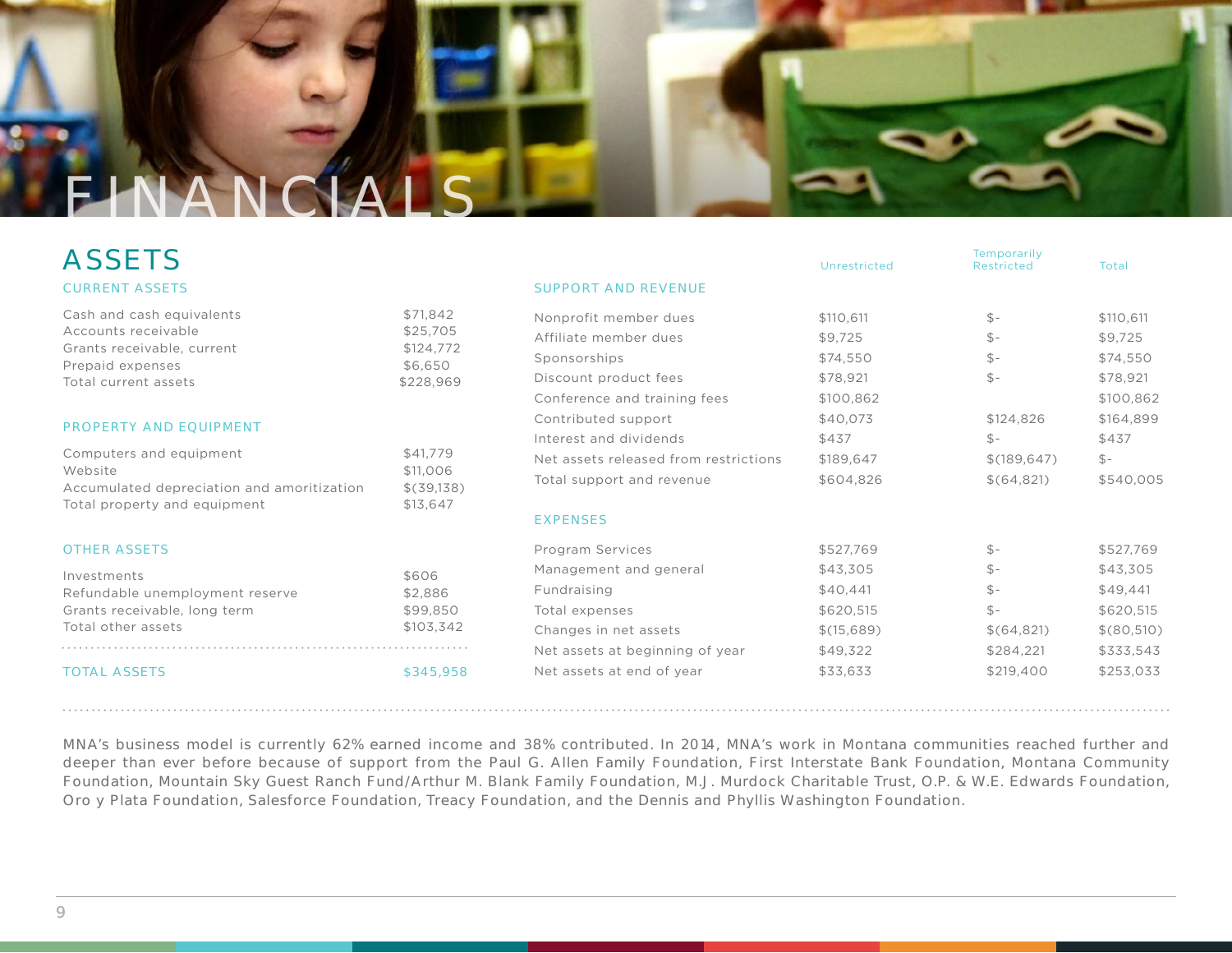

#### **A**

A Carousel for Missoula Foundation, Inc.  $AWARF$ . Inc. Absaroka Beartooth Wilderness Foundation ACLU of Montana Foundation Adult Resource Alliance of Yellowstone County Adventure Cycling Association AERO - Alternative Energy Resources **Organization** Alberta Bair Theater Alliance for Youth, Inc. Alpine Artisans, Inc. Alternatives, Inc. American Independent Business Alliance American Indian Business Leaders American Indian Institute American Red Cross of Montana Anaconda Community Foundation Animal Foundation of Great Falls Aquatic Habitat Group Archie Bray Foundation Area II Agency on Aging Arne and Steffi Siegel Foundation Art Mobile of Montana Arts Council of Big Sky Arts Without Boundaries Foundation

#### **B**

Bear Paw Development Corporation Beartooth Billings Clinic Foundation Beartooth Humane Alliance Beartooth Mountain Christian Ministries Beartooth Recreational Trails Association, Inc. Befrienders, Inc. Benefis Health System Foundation Bicentennial Apartments Big Brothers Big Sisters of Butte-Silver Bow Big Brothers Big Sisters of Flathead County Big Brothers Big Sisters of Gallatin County Big Brothers Big Sisters of Great Falls Big Brothers Big Sisters of Helena Big Brothers Big Sisters of Park County

Big Brothers Big Sisters of Yellowstone County Big Hole River Foundation, Inc. Big Hole Watershed Committee Big Horn Hospital Association Big Sandy Activities Big Sky Community Corporation Big Sky Institute for the Advancement of Nonprofits Big Sky Senior Services, Inc. Big Sky Youth Empowerment Project Bike Walk Alliance for Missoula - BWAM Bike Walk Montana Billings Amateur Hockey League Billings Child Care Association Billings Clinic Billings Community Foundation Billings Depot, Inc. Billings Family YMCA Bitter Root Cultural Heritage Trust Bitter Root Resource Conservation & Development Area Bitter Root Valley Historical Society Bitterroot Performing Arts Council Bitterroot Therapeutic Riding Black Rose Spiritual Center Blackfoot Challenge Blue Mountain Clinic, Inc. Blue Water Task Force BORN, Inc./Second Season Boyd Andrew Community Services Boys and Girls Club of Carbon County Boys and Girls Club of Lewistown Boys and Girls Club of Richland County Boys and Girls Clubs of Yellowstone County Bozeman Area Community Foundation Bozeman Art Museum Bozeman Deaconess Foundation Bozeman Dharma Center Bozeman Lions Foundation Bozeman Schools Foundation Bozeman Senior Center, Inc. Bozeman Symphony Society Bozeman Youth Initiative

Brain Injury Alliance of Montana Bridgercare Broadwater Community Health Foundation, Inc. Burton K. Wheeler Center Butte 4-C's Butte Emergency Food Bank Butte Rescue Mission Butte Symphony Association

#### **C**

C.M. Russell Museum Camp Mak-A-Dream Cancer Support Community/Montana Carbon/Stillwater Community & Senior Programs Career Futures, Inc. Career Training Institute Career Transitions Carroll College, Office of Institutional Advancement CASA for Kids, Inc. Flathead County CASA of Hill County, Inc. CASA of Montana CASA-CAN Children's Advocate Network Catholic Foundation of Eastern Montana Center for Asbestos Related Disease Foundation Center for Large Landscape Conservation Center for Mental Health Central Asia Institute Central Montana Youth Mentoring Program, Inc. Cheerful Heart, Inc. Child Bridge, Inc. Child Care Connections Child Care Partnerships Child Care Resources Child Development Center Children's Alliance of Montana Children's Museum Missoula Children's Museum of Bozeman, Inc. Children's Museum of Montana Cinnabar Foundation Citizens For A Better Flathead Clark Fork Coalition Clark Fork School, Inc.

Clark Fork Valley Hospital Foundation Clearwater Resource Council Climate Ride Cody Dieruf Benefit Foundation Community 7 Television Community Action Partnership of Northwest Montana Community Counseling and Correctional Services, Inc. Community Foundation for a Better Bigfork Community Mediation Center Community Option Resources Enterprises, Inc. Confluence Center Conrad Mansion Museum Cooperative Health Center Inc. Cottonwood Commons Transition Home Court Appointed Special Advocates of Missoula - CASA Custer County Community Table Custer County Historical Society Custer Network Against Domestic Abuse Cut Bank Education Foundation & Alumni Association

#### **D**

Dawson College Foundation Dawson County Domestic Violence Program Dawson County Healthy Communities Coalition Dayton Proctor Park Association Deep Bay Center Developmental Educational Assistance Program Disability Rights Montana Dolce Canto, Inc. Domestic and Sexual Violence Services of Carbon County Dream Adaptive Recreation, Inc. Dress for Success Billings

#### **E**

Eagle Mount Billings Eagle Mount Bozeman Easter Seals-Goodwill Northern Rocky Mountain, Inc.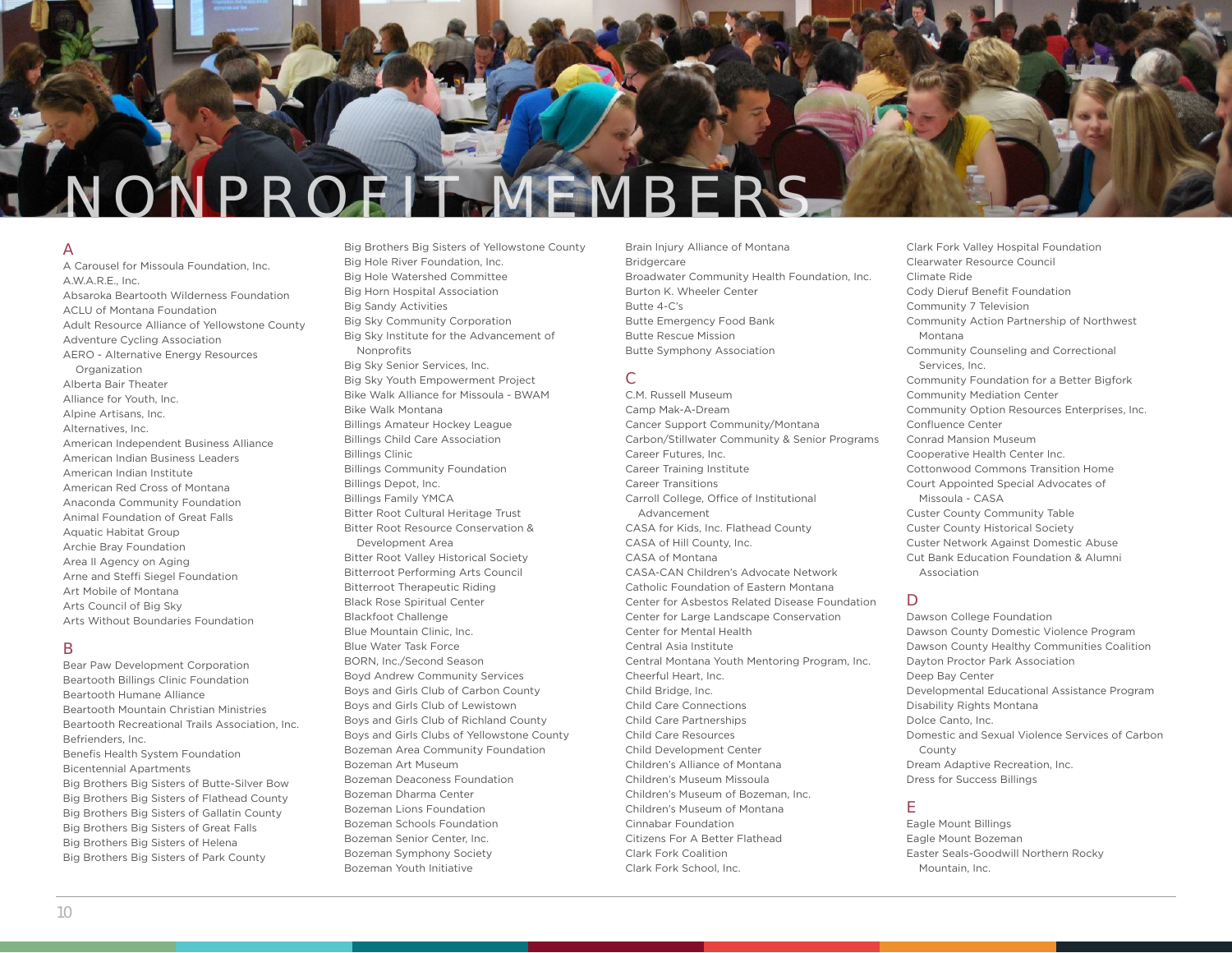

Eastern Montana CASA-GAL Inc. Eastern Montana Industries Eastern Plains Economic Development Corporation Ecology Project International Eleanore's Project Emerson Center for the Arts and Culture Emma's House Energy Share of Montana EWAM ExplorationWorks!

#### **F**

Family Connections Family Promise of Gallatin Valley, Inc. Family Promise of Great Falls, Inc. Family Promise of Greater Helena Family Promise of Missoula Family Promise of Yellowstone Valley Family Service, Inc. Family Support Network Family Tree Center Fifth Judicial District Voice for Children First Judicial District CASA-GAL Program, Inc. Flathead County Library Foundation Flathead Food Bank, Inc. Flathead Lakers Flathead Land Trust Florence Crittenton Home & Services Forever Families Forsyth Health and Recreation Advocates Forward MT Foundation Foundation for Animals Foundation for Community Care Foundation for Community Health Foundation for Community Vitality Foundation for the Diocese of Helena Friends of Dornix Park Friends of Pompeys Pillar Friends of the Hobson Library Friends of the Library (Livingston) Friends of the Whitehall Community Library Friendship Center of Helena, Inc. Friendship House of Christian Service

Front Range CASA/GAL Future West, Inc.

#### **G**

Gallatin County Love in the Name of Christ Gallatin Historical Society Gallatin Ice Foundation Gallatin Valley Farm to School Gallatin Valley Land Trust Gallatin Valley YMCA Garden City Harvest Gateway to Glacier Trail Girl Scouts of Montana and Wyoming Glacier Community Health Center, Inc. Glacier County Historical Museum Glacier National Park Conservancy Glacier Symphony & Chorale Glendive Medical Center Foundation Glen-Wood, Inc. Global Village, Inc. Good Samaritan Ministries Thrift Store Great Beginnings Montessori School Great Burn Study Group Great Falls Senior Citizen's Center Great Falls Symphony Association Greater Gallatin United Way Greater Gallatin Watershed Council Greater Missoula Family YMCA Greater Montana Foundation Greater Polson Community Foundation Greater Yellowstone Coalition Grizzly & Wolf Discovery Center

#### **H**

Habitat for Humanity Mid-Yellowstone Valley Habitat for Humanity of Gallatin County Habitat for Humanity of Missoula Hamilton Players, Inc. Hands Up Foundation Haven Haynes Foundation Healthy Mothers Healthy Babies, The Montana Coalition, Inc.

Heart of Montana Canine Center Helena Area Community Foundation Helena Area Habitat for Humanity Helena Civic TV Helena Education Foundation Helena Food Share Helena Indian Alliance Helena Industries, Inc. Helena Symphony Society Helena Tourism Alliance Help Center, Inc. HELP Committee and Boys and Girls Club of the Hi-line High Stakes Foundation Hi-Line Women Against Breast Cancer Hockaday Museum of Art Holter Museum of Art Home ReSource Homeword, Inc. Hospice Care Foundation Human Resource Development Council (HRDC), District 4 Human Resource Development Council (HRDC), District 7 Human Resource Development Council (HRDC), District 9 Humane Society of NW Montana Humanities Montana

#### **I**

Impact on Learning, Inc. Indian Law Resource Center Intermountain Children's Home and Services International Choral Festival of Missoula International Organic Inspectors Association Invasive Species Action Network

#### **J**

Jack Creek Preserve Foundation Jeannette Rankin Peace Center Jeweled Heart Ranch N Rescue Job Connection, Inc. Jwalan Muktika School for Illumination

#### **K**

Kalispell School District No 5 Education Foundation, Inc. Kootenai Heritage Council, Inc. Kootenia River Development Council

#### **L**

L.P. & Teresa Anderson Foundation Lake County CDC Landon's Lookout Last Chance Nordic Ski Club Last Chance Public Radio Association, Inc. Last Chance Tennis Association LaVie: An Early Pregnancy Clinic Leadership Montana Lewis & Clark Humane Society Lewis and Clark Library Foundation Lewis and Clark Trail Heritage Foundation Lewistown Art Center Lewistown Job Service Employers Committee Liberty Place, Inc. Life Skills Fore Montana Youth, Inc. LIFTT, Inc. Lighthouse Christian Home & Services, Inc. Lincoln County Transportation Service, Inc. Literacy Bitterroot Literacy Center of NW Montana Living Art of Montana Livingston Food Pantry Livingston Healthcare Foundation Livingston Youth Soccer Association Loyola Sacred Heart Foundation Luccock Park Methodist Camp Association

#### **M**

Madison County Archives, Thompson-Hickman Library Madison River Foundation, Inc. Madison Valley Aquatic Center MAI WAH Society MAPS Media Institute March of Dimes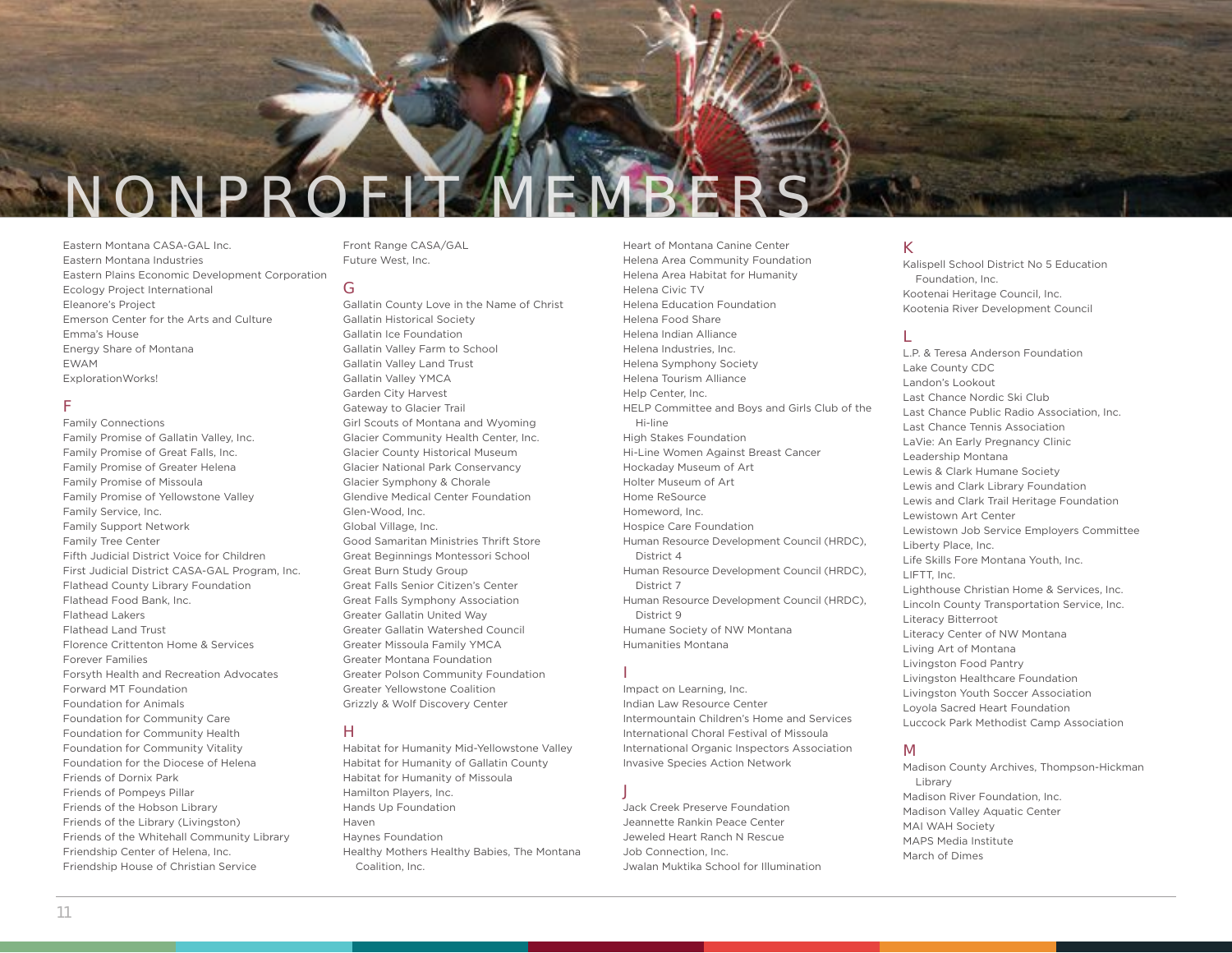

McLaughlin Research Institute for Biomedical Sciences MEHMKE Steam Tractor Museum Miles City Community College Endowment Mineral County Community Foundation Mission Mountain Enterprises, Inc. Missoula Aging Services Missoula Children's Theatre Missoula Community Access Television, Inc. Missoula Community Foundation Missoula Community School Missoula Cultural Council Missoula Developmental Service Corporation Missoula Food Bank Missoula Housing Authority Missoula Interfaith Collaborative Missoula International School Missoula Manor Homes Missoula Ravalli Transportation Management Association, Inc. Missoula Senior Citizens Center Association Missoula Writing Collaborative MonDak Historical & Arts Society Montana 4-H Foundation Montana A Cappella Society Montana Aquatic Resources Services, Inc. Montana Arts Council Montana Association for the Blind Montana Association of Churches Montana Audubon Montana Celiac Society Montana Chamber Foundation, Inc. Montana Child Care Resource & Referral Network Montana Coalition Against Domestic & Sexual Violence Montana Community Development Corporation Montana Community Foundation, Inc. Montana Conservation Corps Montana Council of Teachers of Mathematics Montana Council on Developmental Disabilities Montana Creativity Quest - Montana Destination Imagination

- Montana Credit Unions for Community Development
- Montana Economic Developers Association Montana Economic Revitalization & Development Institute

Montana Environmental Education Association Montana Environmental Information Center Montana Farm Bureau Foundation Montana Federation of Garden Clubs, Inc. Montana FFA Foundation, Inc. Montana Food Bank Network Montana Healthcare Foundation Montana History Foundation Montana Horse Sanctuary Montana Innocence Project Montana Justice Foundation Montana Land Reliance Montana Legal Services Association Montana Library Association, Inc. Montana Meth Project Montana Natural History Center Montana Operation Lifesaver, Inc. Montana Oral Health Foundation Montana Outdoor Science School Montana Police Protective Association Foundation Montana Post Secondary Educational Opportunities Council Montana Project Healing Waters Fly Fishing, Inc. Montana PTA Montana Public Health Association Montana Renewable Energy Association Montana Rescue Mission Montana Section of the American Water Works Association Montana Shares Montana State University - Billings Foundation Montana State University- Northern Foundation Montana Supporting Soldiers Montana Tech Foundation Montana Transportation and Restoration Museum Montana Veterans Foundation Montana Watershed Coordination Council Montana Wilderness Association

Montana Wilderness School Montana Wildlife Federation Montana Youth Soccer Association Montana's Outdoor Legacy Foundation Montanical Garden Morning Star Expeditions, Inc. MusEco Media and Education Project Musselshell Valley Community Foundation Myrna Loy Center for Performing and Media Arts

#### **N**

NAMI - Billings National Alliance on Mental Illness of Montana National Center for Appropriate Technology N.C.A.T. National Indigenous Women's Resource Center, Inc. National Institute on Money in State Politics National Museum of Forest Service History, Inc. Native American Community Development Corporation NC Foundation NCBI Missoula Neighbor To Neighbor NeighborWorks Nerdy Girls, Inc. North Central Area Agency on Aging North Central Independent Living Services North Lake County Library Foundation North Valley Hospital Foundation Northeast Montana Health Services Charitable Foundation Northern Plains Resource Council Northwest Connections - Environmental and Cultural Resource Center Northwest Montana Head Start Northwest Montana United Way, Inc. NOVA Center for the Performing Arts

Nurturing Center, Inc.

Old Trail Museum One Montana

**O**

Peers Unlimited Plains Justice Planned Parenthood of Montana Polar Bears International Potomac Greenough Community Center Poverello Center, Inc. Powder River Farm in the Dell Pregnancy Outreach Clinic

Prickly Pear Land Trust Pride Foundation Project WET Foundation Public Land/Water Access Assn.

Oneness Project Open Aid Alliance Opportunities, Inc. Opportunity Link, Inc. Opportunity Resources, Inc.

Parenting Place

Orphan Girl Productions Our Montana, Inc.

Organic Advisory and Education Council Original Governor's Mansion Restoration Society

Parents Let's Unite for Kids - PLUK Park County Senior Citizens Center Parmly Billings Library Foundation

#### **Q**

**P**

Queen City Ballet Company

#### **R**

Ranchers Stewardship Alliance Ravalli County Council on Aging Ravalli Services Corporation Reach Out & Care Wheels, Inc. Reach, Inc. Red Lodge Area Community Foundation Red Willow Learning Center Relational Wisdom 360 Residential Support Services Resource, Support and Development, Inc. Richland Opportunities, Inc.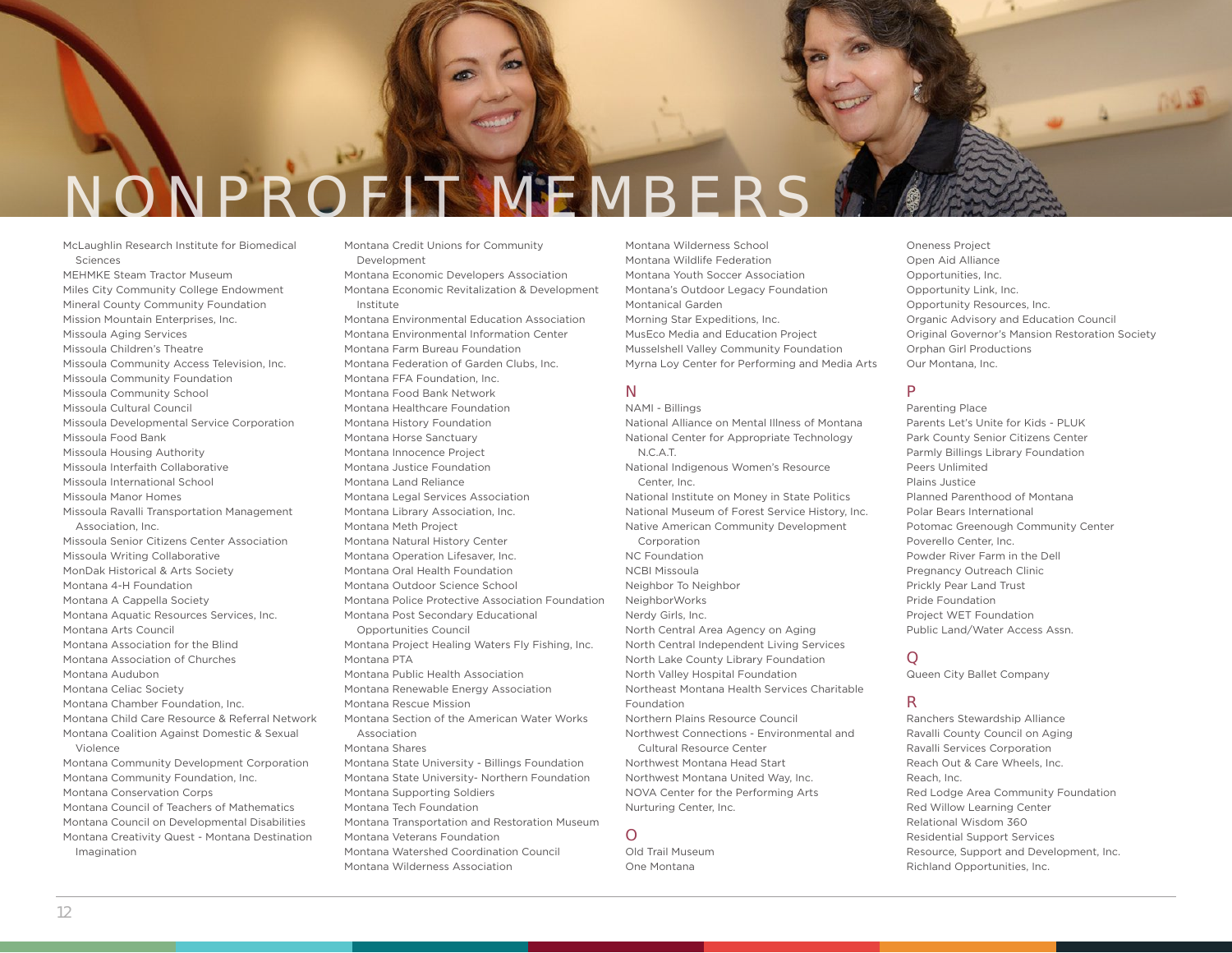## **NONPROFIT MEMBERS**

River City Harvest, Inc. RiverStone Health Foundation Roberts Community Foundation Rocky Mountain College Rocky Mountain Development Council Rocky Mountain Elk Foundation Rocky Mountain Front Weed Roundtable Ronald McDonald House Charities of Montana, Inc. Ruby Habitat Foundation Ruby Valley Hospital Foundation Run Wild Missoula Rural Dynamics, Inc. Rural Employment Opportunities, Inc.

#### **S**

Sacred Portion Children's Outreach SAFE Harbor, Inc. Salish Kootenai College Foundation Samaritan House, Inc. Sanders County Coalition for Families Sanders County Community Development Corporation Seeley Lake Community Foundation Seeley Lake Regional Center for Kinetic Sports Service Animals for You. Shane Lalani Center for the Arts Sheridan Health Care Foundation Silver Bow Art Silver Run Skiing Foundation Sixth Judicial District CASA GAL Snowy Mountain Development Corporation Soil and Water Conservation Districts of MT, Inc. Soulshine Foundation South Central Montana Regional Mental Health Center Southwest Montana School Services Southwestern Montana Family YMCA Special K. Ranch, Inc. Special Olympics Montana Spirit at Play Early Child Program St. John's Lutheran Ministries St. Labre Indian School Educational Association

St. Peter's Hospital Foundation Stafford Animal Shelter STEP, Inc. Student Assistance Foundation Sun River Watershed Sunburst Community Service Foundation, Inc. Sunburst Unlimited, Inc. Sunrise Women's Clinic Swan Valley Community Foundation Swan View Coalition Sweet Grass Artists' Alliance, Inc. Sweet Grass Health and Wellness Foundation Sweetgrass Development, EDD

#### **T**

Tamarack Grief Resource Center Teller Wildlife Refuge Teton Medical Center Foundation The Little Children's Home, Inc. The Nurturing Tree The People's Partners for Community Development The Roxy Theater The Salish Institute The Station Foundation The Traveling School Thrive Tobacco Valley Food Pantry and Thrift Store Travelers' Rest Preservation & Heritage Association Treacy Foundation Tri-County Network Against Domestic and Sexual Violence Tumbleweed Runaway Program, Inc. Twin Bridges Senior & Community Center, Inc. Two Rivers Economic Growth, Inc. **U**

United Way of Cascade County United Way of Hill County United Way of Missoula County United Way of the Lewis & Clark Area United Way of Yellowstone County, Inc. University of Great Falls University of Montana Foundation University of Montana Western Foundation Upper Swan Valley Historical Society, Inc.

#### **V**

Valley County Community Foundation Valley Veterans Service Center Verge Theater Victim-Witness Assistance Services Inc. Violence Free Crisis Line, Inc. Vision Beyond Borders Vital Ground Foundation Voices of Hope

#### **W**

Warriors and Quiet Waters Watershed Education Network WaterWorks Art Museum Watson Children's Shelter, Inc. West Mont West Yellowstone Foundation Western Heritage Center Western Montana Area VI Agency on Aging Western Montana Chapter for the Prevention of Elder Abuse Western Native Voice Western Sustainability Exchange Whitefish Community Foundation Whitefish Lake Institute Whitefish Legacy Partners Whitefish Theatre Co. Wild Rockies Field Institute Wild Skies Raptor Center, Inc. Wilderness Watch, Inc. Windhorse Equine Learning Women In Action Women's Opportunity Resource - W.O.R.D. Women's Resource Community Support Center Women's Voices For The Earth World Montana

WW Idea, Inc.

#### **Y**

Yellowstone AIDS Project, Inc. Yellowstone Art Museum Yellowstone Association Yellowstone National Park Yellowstone Ballet Company Yellowstone Boys and Girls Ranch Foundation Yellowstone CASA Yellowstone Conference United Methodist Foundation Yellowstone County Extra Special Kids (YES Kids) Yellowstone Ecological Research Center Yellowstone Historic Center Yellowstone Park Foundation Yellowstone River Parks Association, Inc. Yellowstone Valley Animal Shelter Yellowstone Wildlife Sanctuary Young Families Early Head Start, Inc. Young Parents' Education Center, Inc. Youth Connections Youth Dynamics, Inc. Youth Homes, Inc. YWCA Billings YWCA Helena YWCA Missoula YWCA of Billings Endowment Foundation YWCA of Great Falls / Mercy Home

#### **Z**

ZooMontana Zootown Arts Community Center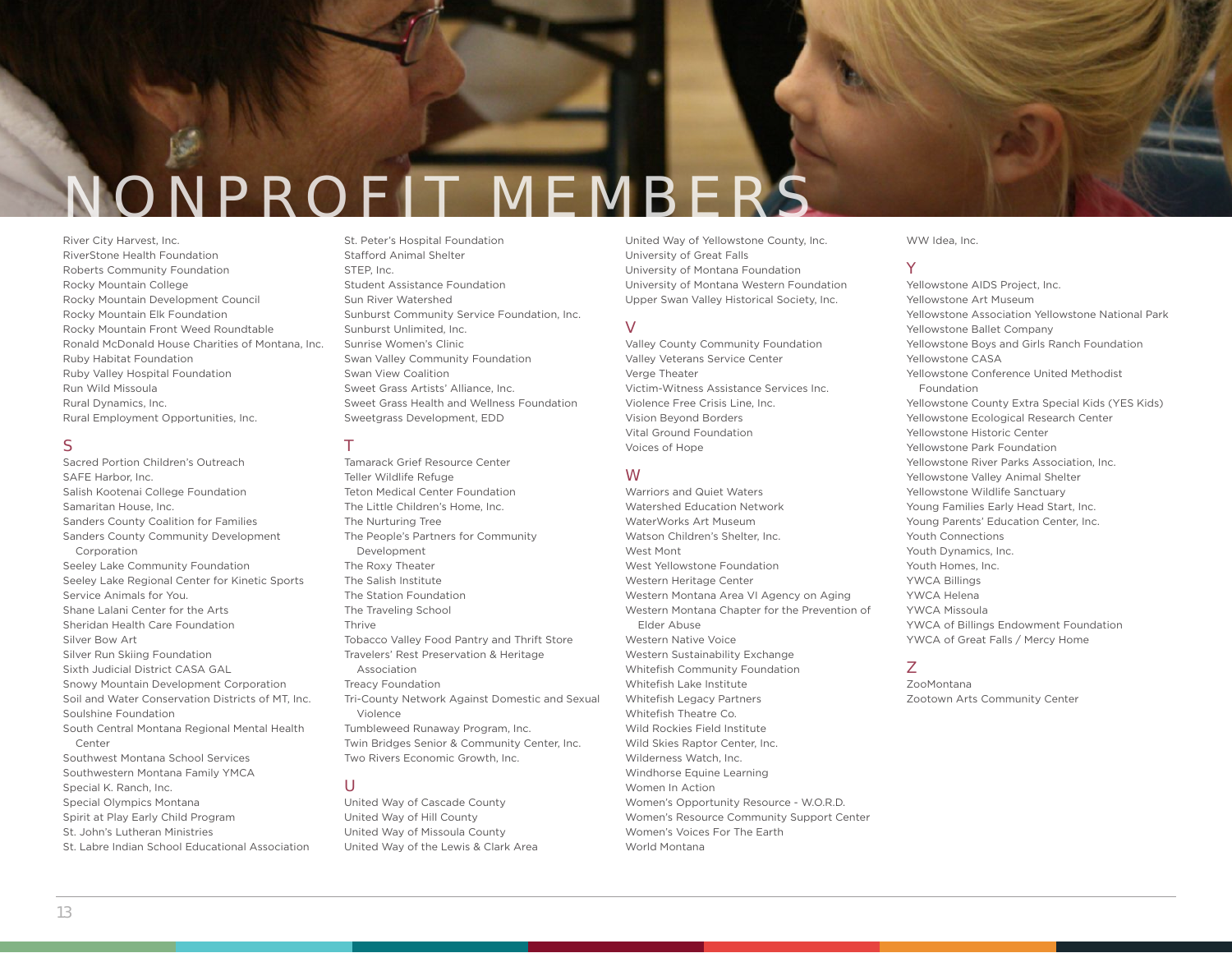

5th House Consulting AM Consulting Arthur M. Blank Family Foundation Associated Employers Bancserve/Healthserve Butte Silver Bow Community Foundation Cadence, Inc. Kitty Wright Chany Reon Ockert Consulting, LLC Colette Bernica Columbus Community Foundation Community Foundation of N Rosebud County Debbie Richert Destination Missoula Dorcie Dvarishkis Extension Service Montana State University First Call Computer Solutions First Interstate Bancsystem Foundation First Nonprofit Companies Foundant Technologies Frontline Processing Corporation Gallatin County DUI Task Force Galusha, Higgins & Galusha Helena BID Jefferson Local Develpment Corporation Junkermier, Clark, Campanella, Stevens PC Karin Clark-Cassens Kathleen Wright Kathy Ruff Kerri Brown Kool Kids Childcare Leavitt Group Lisa Flowers Liz Moore

Magpie Consulting Maria Mantas Majken Mechling Missoula County Weed District & Extension Montana Beer & Wine Distributors Association Montana Conservation Voters Montana Historical Society Montana's Glacier Country MSU Office of Activities and Engagement Nancy Zadick Nikki Sandve O.P. & W.E. Edwards Foundation Open Sky Consulting Park Side Credit Union PayneWest Insurance Peyton Huffman Phil and Pat Grimm PPL Montana, LLC PSIA-NRM Ruthann Knudson Sage Solutions Nonprofit Consulting, LLC Sherry Meador Sue Talbot Sula Country Life Club-Community Clubhouse Third Sector Consulting Group, LLC Third Sector Services Tom McElwain Trister, Ross, Schadler & Gold, PLLC Turner and Associates UM Office for Civic Engagement Wayne H. Turner, LLC

#### *Warm thanks to these individual donors:*

Billings Pioneer Club Kelly Bruggeman Russ Cargo Carol Condon Jim Lawrence Jono McKinney Peggy Owens Scott Pankratz

CB Pearson Pratt & Associates Mary Peterson DeeAnn Richardson Bob Rowe Nikke Sandve Sue Talbot Dawn Wrigg

### **WE BELIEVE...**

...a thriving nonprofit sector is essential to Montana's vitality and livability. We are creating a future where communities are stronger because nonprofits are recognized and celebrated for their contributions, have the resources needed for mission fulfillment, and are connected with key partners both in and outside the nonprofit sector.